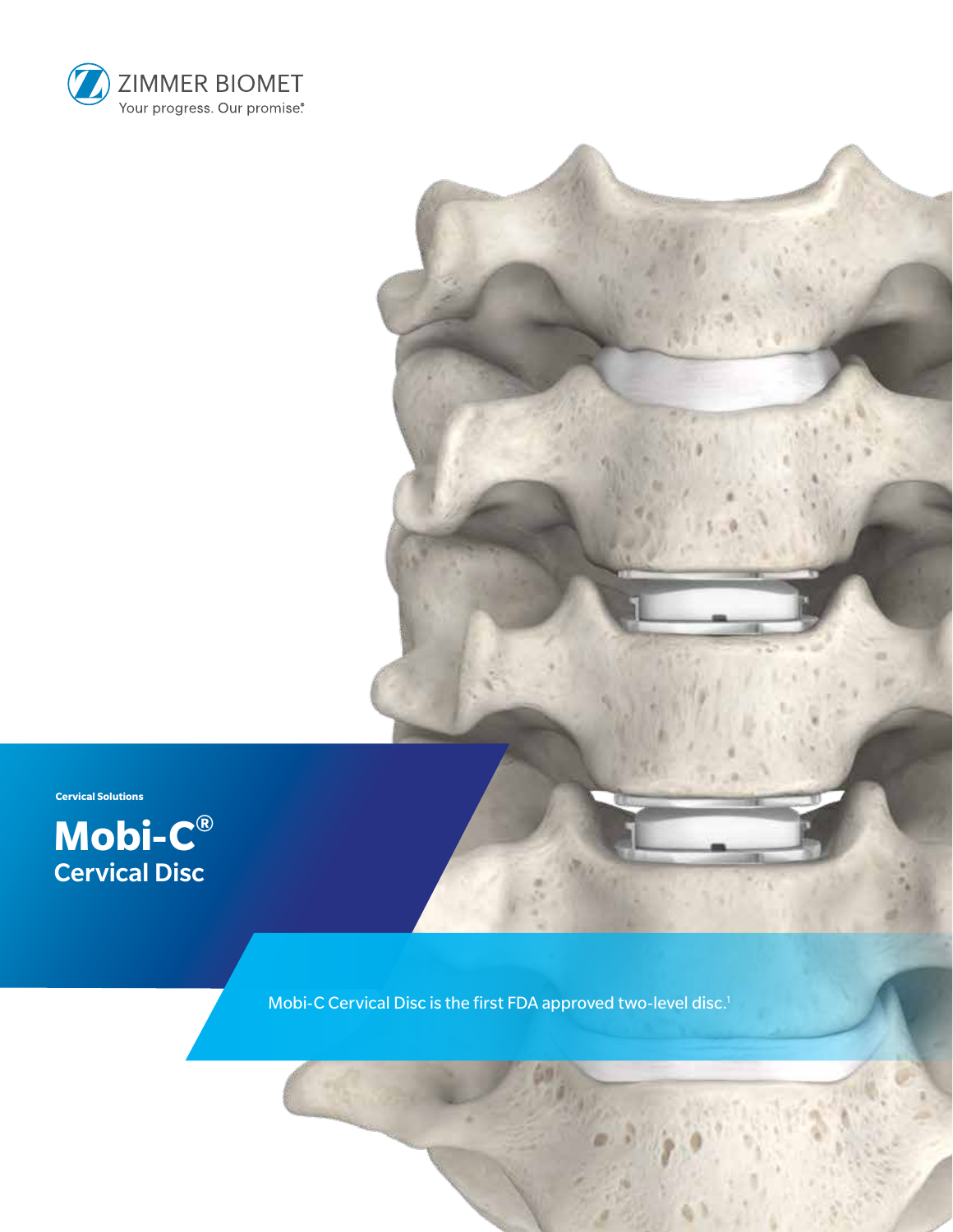# OVER 70,000 MOBI-C DISCS HAVE BEEN IMPLANTED IN 25 COUNTRIES SINCE 2004.

The Mobi-C Cervical Disc is the first cervical disc in the United States approved to treat more than one level of the cervical spine, and was determined by the FDA to be statistically superior to fusion at 7 years for two-level cervical disc replacement, based on the primary study endpoint of a prospective, concurrently controlled and randomized, multi-center clinical trial.<sup>1</sup>

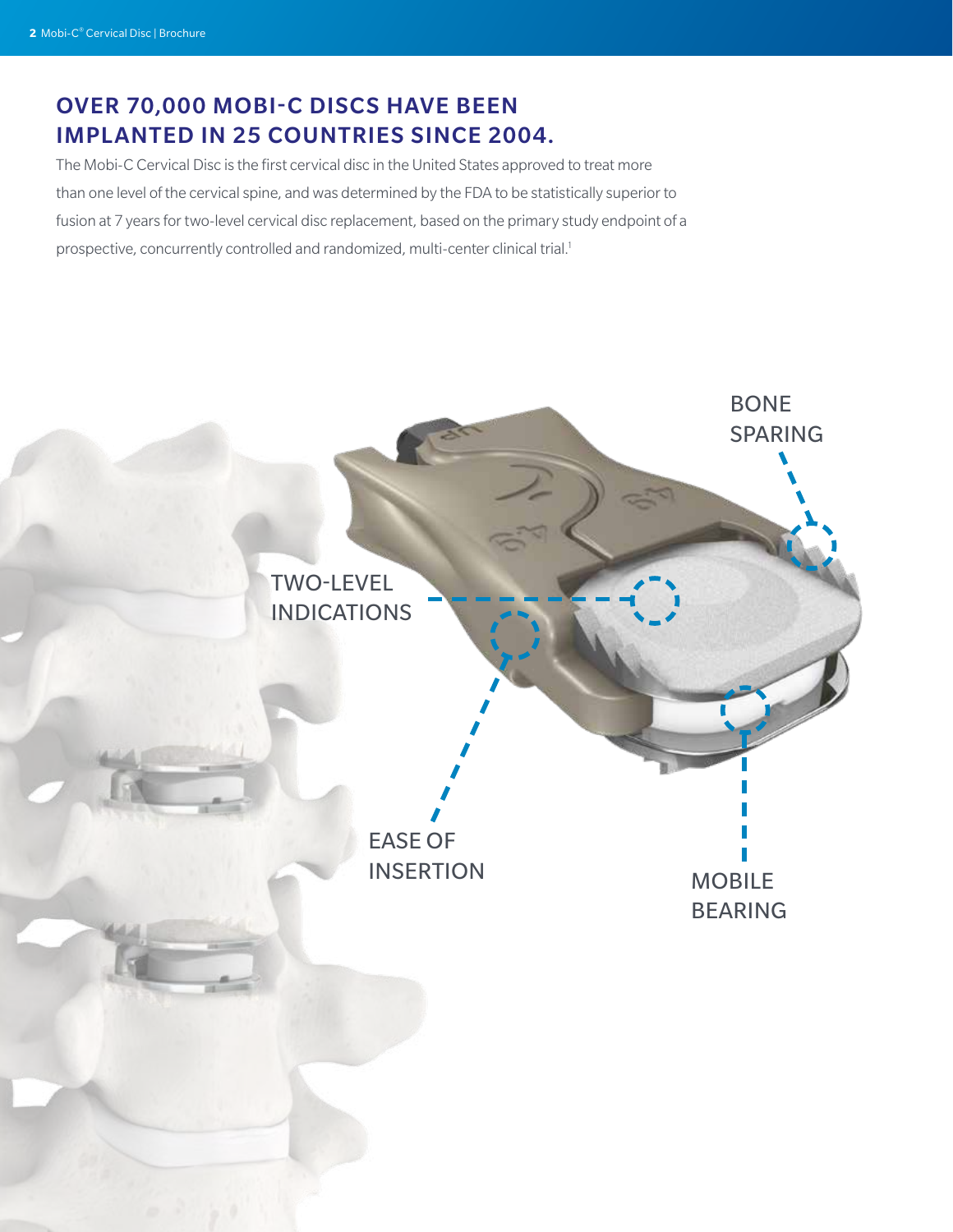

### Mobi-C is non-inferior to ACDF at one level and superior at two levels<sup>2</sup>



*\*Fisher's Exact test used to compare treatments*

### Mobi-C had lower rates of adjacent segment degeneration at 84 months

**One-level** deterioration of adjacent segments at 84 months compared to baseline:

- 43.8% for Mobi-C compared to 63.0% for ACDF at the inferior level.
- 40.4% for Mobi-C compared to 65.1% for ACDF at the superior level.

**Two-level** deterioration of adjacent segments at 84 months compared to baseline:

- 30.3% for Mobi-C compared to 66.7% for ACDF at the inferior level.
- 37.5% for Mobi-C compared to 73.7% for ACDF at the superior level.

#### Mobi-C had fewer subsequent surgeries at 84 months

One-level: Only 3.4% of Mobi-C patients compared to 11.1% of ACDF patients reported secondary surgeries at the index levels through 84 months.

Two-level: Only 5.6% of two-level Mobi-C patients compared to 17.1% of ACDF patients reported secondary surgeries at the index levels through 84 months.

*Note: Success criteria for these Mobi-C Independent Device Exemption (IDE) trial results can be found on page 7.*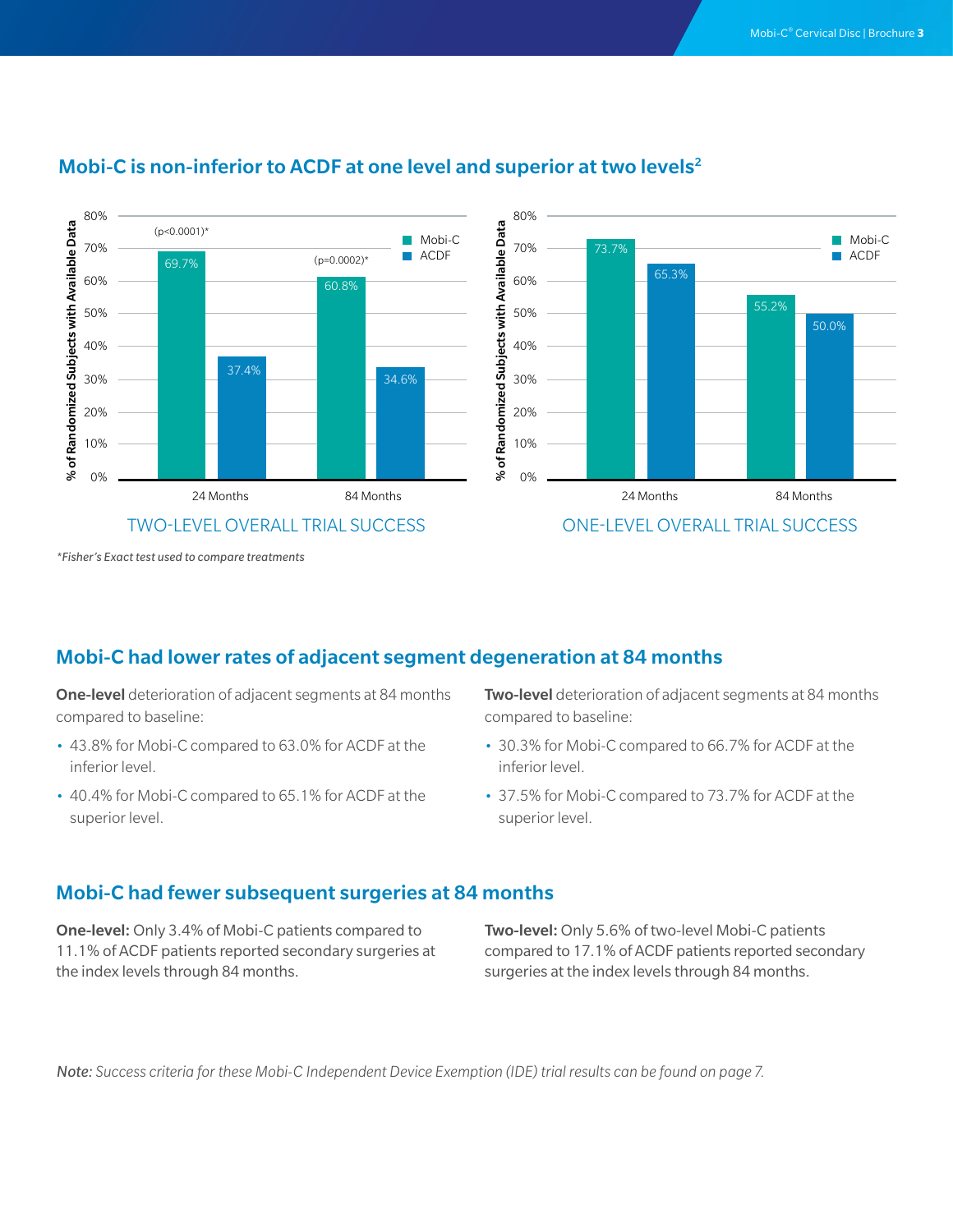# MOBI-C: MOBILE BEARING

## Controlled mobility





Flat bottom designed to translate up to 1 mm and rotate on the inferior endplate

Tabs provide a safety stop designed to control mobility and to resist expulsion

### Self-adjusting

The center of rotation at each level of the cervical spine is variable and constantly changing<sup>3</sup>. Mobi-C was designed to adapt to the Instantaneous Axis of Rotation through its self-adjusting mobile core.

The Mobi-C mobile core:

- Is designed to facilitate independent and coupled motion similar to natural cervical spine motion.
- Moves with the spine and does not dictate a predetermined, fixed axis of rotation.



Flexion/Extension with A/P translation

Lateral Bending with lateral translation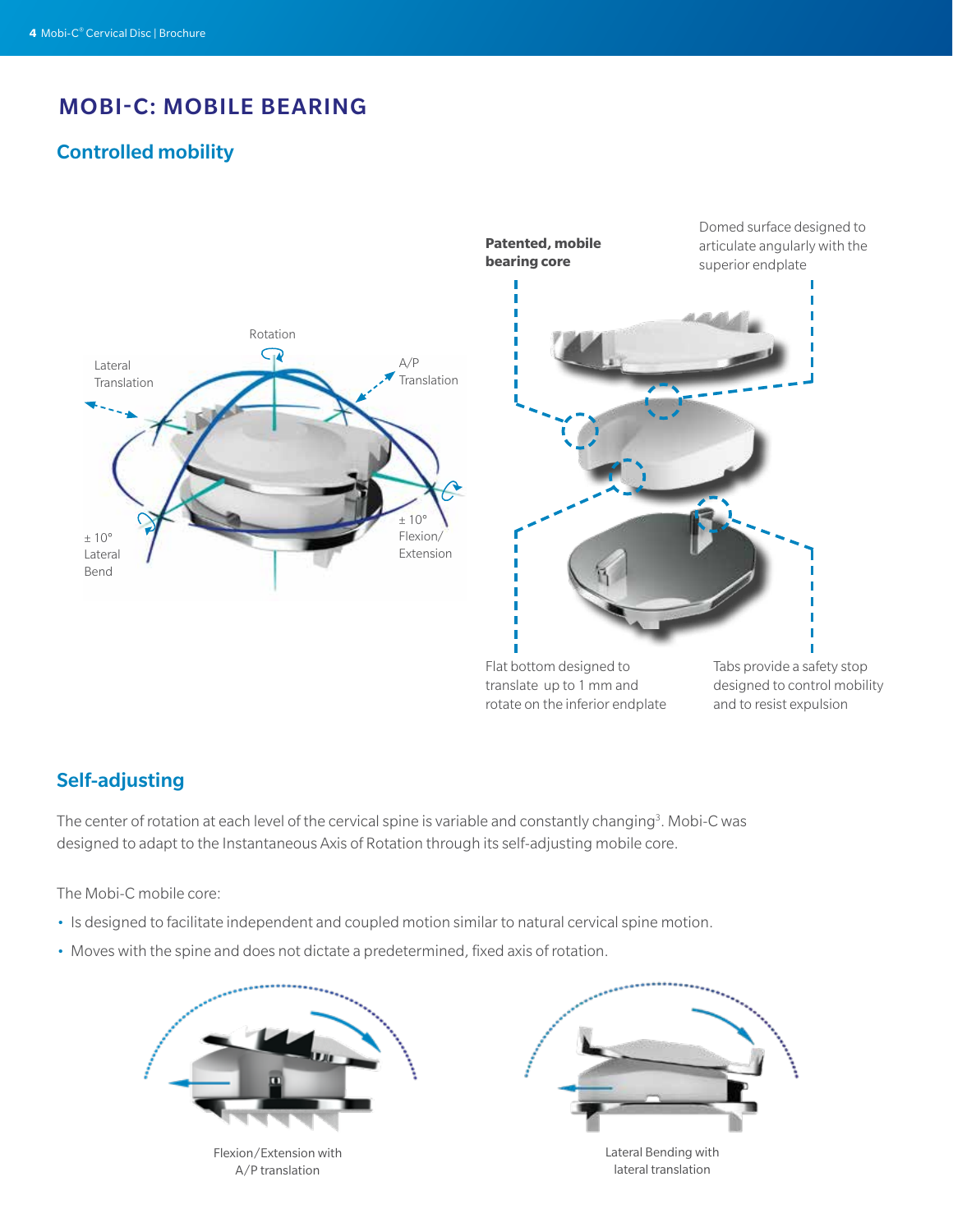# MOBI-C: BONE SPARING

### No bone chiseling

Mobi-C's mobile core is designed to create low stress at the implant to bone interface. The Mobi-C requires:

- No invasive keels or screws.
- No bone removal for keel preparation.
- No additional operative steps for keel cutting.

Intact endplates, compared to endplates prepared for keels, provide:

- A preserved surface for the implant, ideal for two-level implantation.
- Intraoperative flexibility to optimize implant positioning.



### Short and long term stability



#### Lateral, inclined teeth:

- Purchase in the apophyseal ring to provide initial stability
- Designed to resist migration

#### Superior dome:

• Designed to match the natural, bony anatomy enabling short and long term stability



#### Plasma sprayed titanium and hydroxyapatite coated endplates:

• Encourage bony ongrowth for long term stability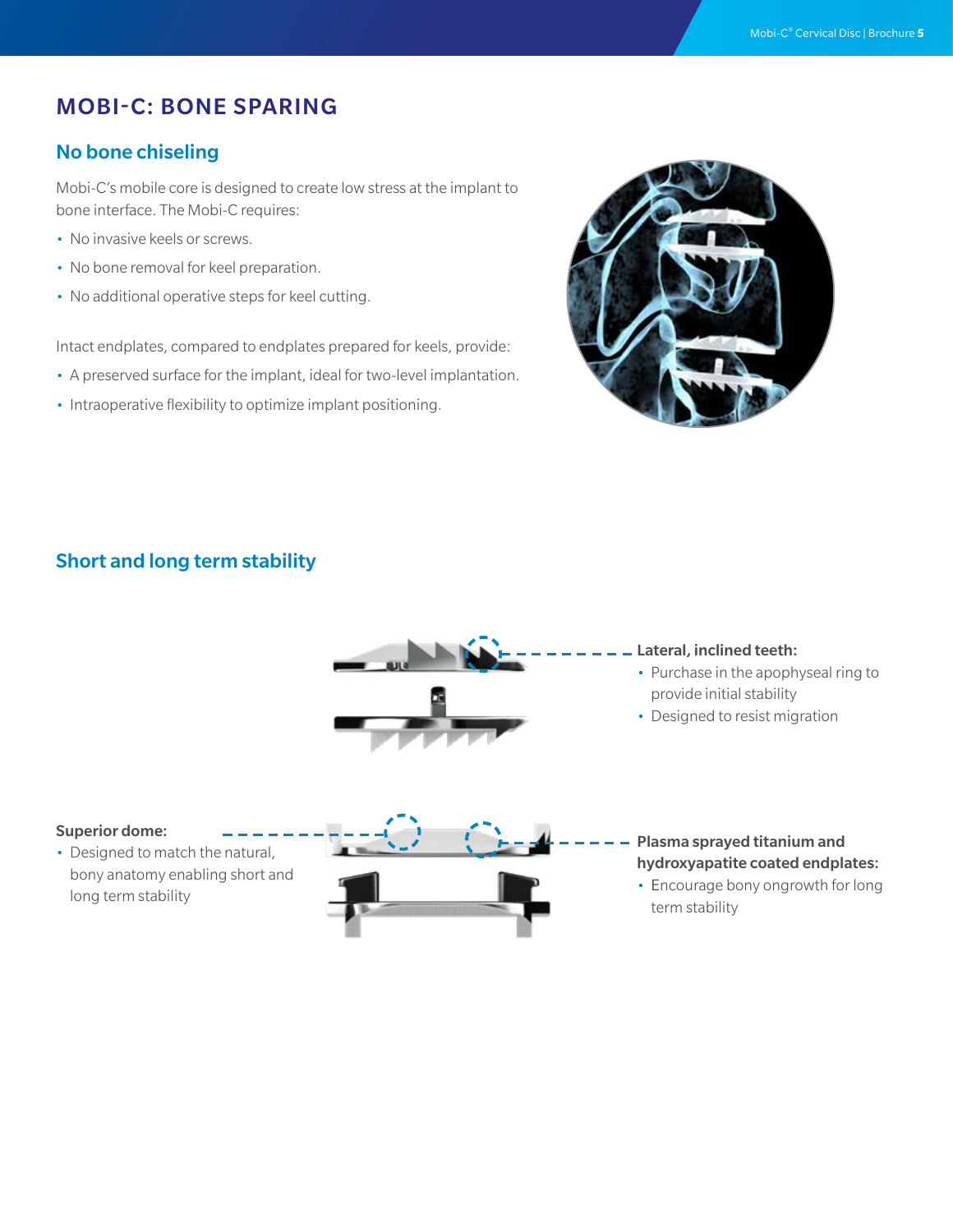# MOBI-C: EASE OF INSERTION

### One-step insertion

- No drilling or chiseling required
- No additional exposure or operative steps required for screw or keel placement



### Pre-assembled implants

The Mobi-C is **delivered pre-assembled** on a disposable PEEK cartridge.

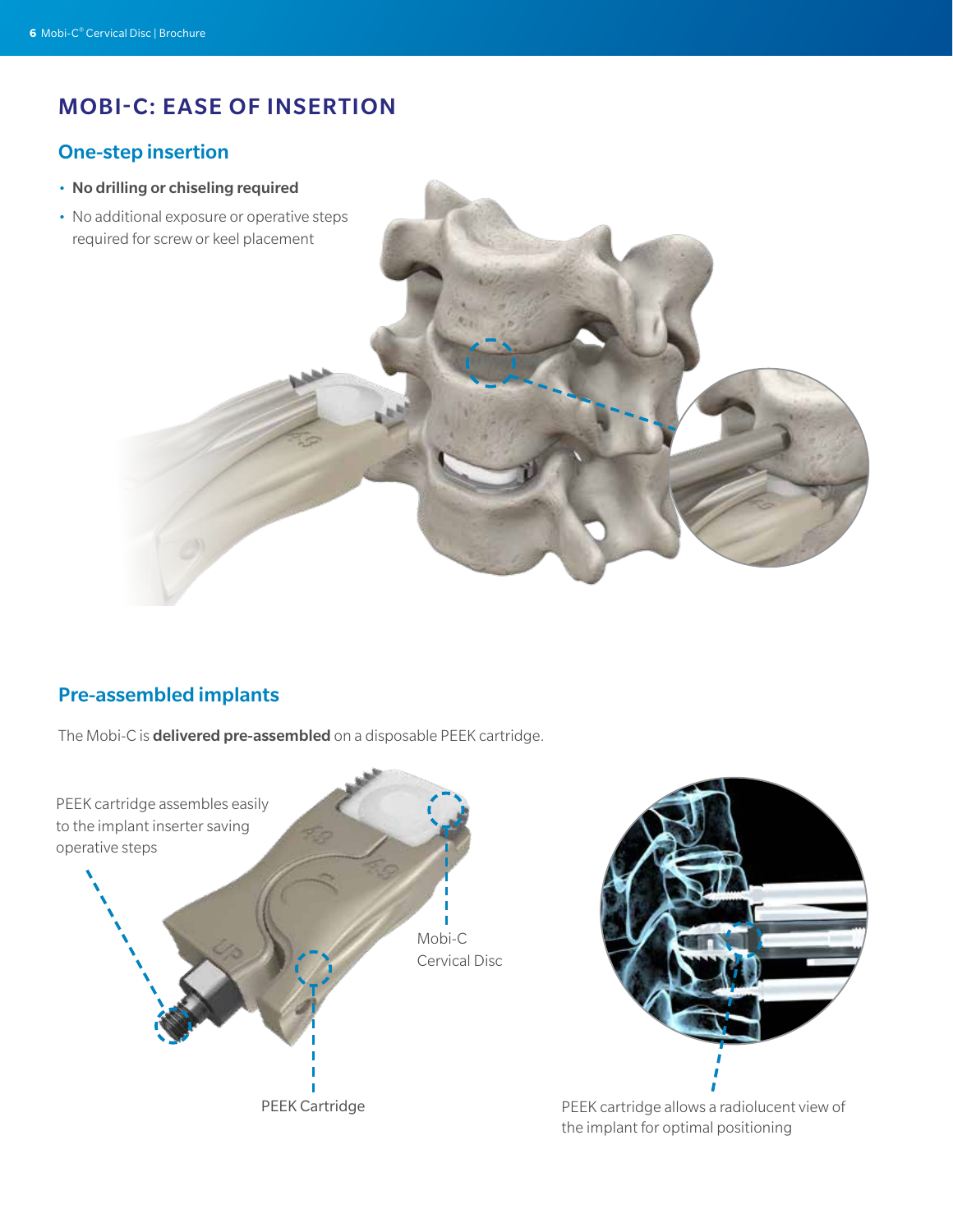# MOBI-C: PRODUCT DETAILS

#### Indications

The Mobi-C Cervical Disc Prosthesis is indicated in skeletally mature patients for reconstruction of the disc from C3-C7 following discectomy at one or two contiguous levels for intractable radiculopathy (arm pain and/or a neurological deficit with or without neck pain) or myelopathy due to abnormality localized to the level of the disc space and at least one of the following conditions confirmed by radiographic imaging (CT, MRI, X-rays): herniated nucleus pulposus,

spondylosis (defined by the presence of osteophytes), and/or visible loss of disc height compared to adjacent levels. The Mobi-C Cervical Disc Prosthesis is implanted using an anterior approach. Patients should have failed at least 6 weeks of conservative treatment or demonstrated progressive signs or symptoms despite nonoperative treatment prior to implantation of the Mobi-C Cervical Disc Prosthesis.

### Sizing options

| Depth x Width (mm) | Height (mm) |
|--------------------|-------------|
| $13 \times 15$     | 5, 6, and 7 |
| $13 \times 17$     |             |
| $15 \times 15$     |             |
| $15 \times 17$     |             |
| $15 \times 19$     |             |
| $17 \times 17$     |             |
| $17 \times 19$     |             |

#### 13x15<br>H5  $15x19$  $17x19$  $H<sub>5</sub>$ H5  $H<sub>5</sub>$  $15x19$  $17x19$  $13x15$  $\frac{17 \times 1}{116}$  $15x1!$ H6 H6 H6 H6  $15x19$ 17x19 H7

#### IDE success criteria

#### Overall Trial Success

Trial success was based on a composite endpoint. A patient was considered a success at 84 months if all of the following criteria were met:

- Sufficient NDI improvement
	- If baseline NDI is ≥ 30 points out of 50 points, improvement must be ≥ 15 points out of 50 points
	- If baseline NDI is < 30 points out of 50 points, improvement must be ≥ 50% improvement

*Note: NDI success criteria is measured using a subject answered questionnaire, which assesses the effect of pain on daily life. Each of the 10 assessed criteria§ receives a score from 0 to 5; the highest score (50 points) represents the most disabled. The final score can be converted to a percentage.*

- No secondary surgery at the treated level
- No radiographic failure
- No neurologic deterioration
- No adverse event determined to be a major complication

#### Adjacent Segment Degeneration

Adjacent segment degeneration was assessed at the spinal segment immediately above and below the treated levels. An independent core lab assessed degeneration using the Kellgren-Lawrence five point grading scale. An adjacent segment was counted as having degenerated if the segment worsened by 1 grade or more.

#### Secondary Surgeries At the Treated Levels

The patient was considered a success in terms of secondary surgery if none of the following were necessary at either of the treated levels: removal, revision, reoperation, or supplemental fixation.